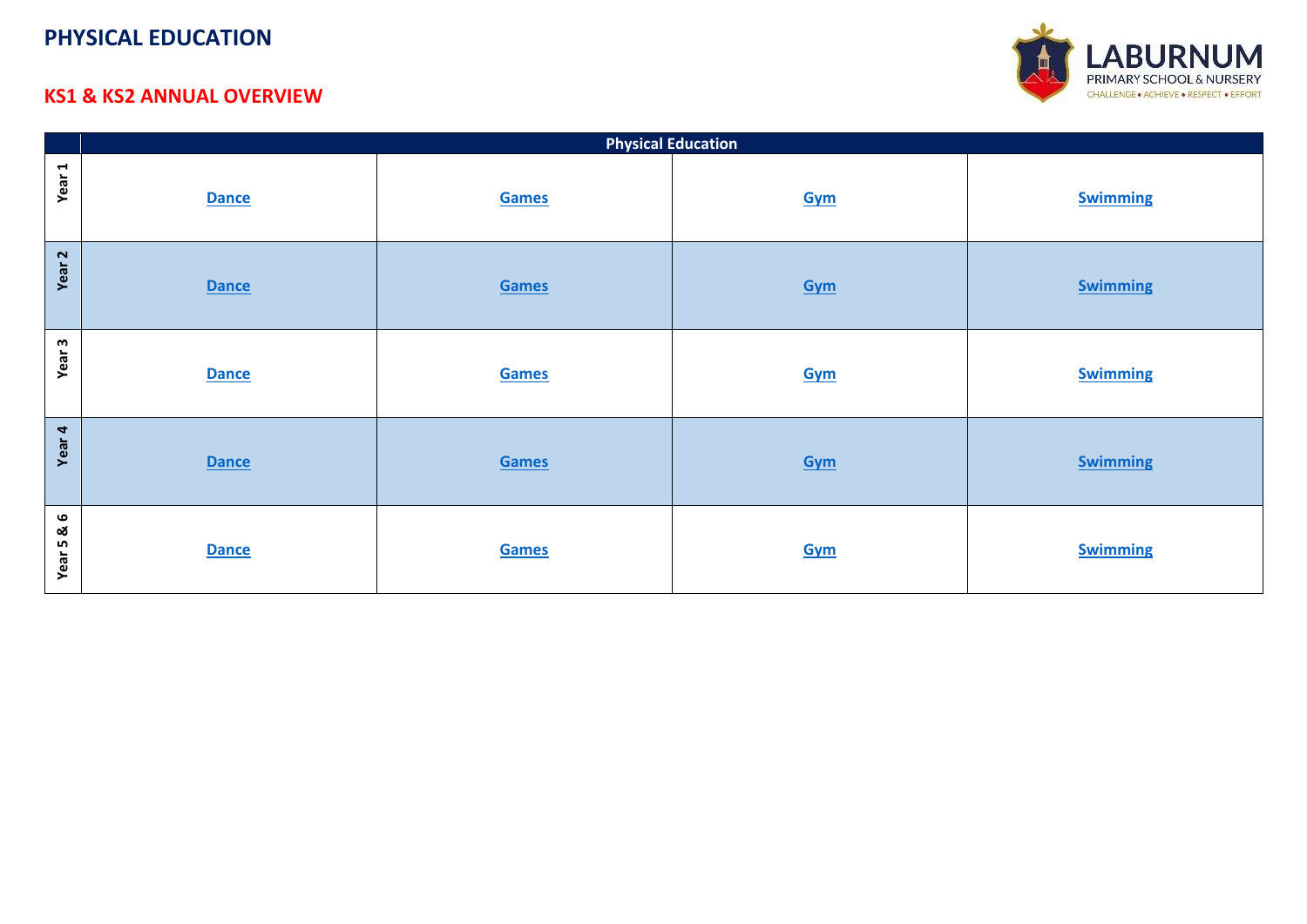

<span id="page-1-0"></span>

|                            | Year 1<br><b>Year Plan</b>       | <b>Unit Title: Dance</b>                                                                                                              |
|----------------------------|----------------------------------|---------------------------------------------------------------------------------------------------------------------------------------|
| <b>NC Objectives</b>       |                                  | Key Knowledge, Questions, Vocabulary and Resources:                                                                                   |
|                            | Master basic movements []        | <b>Questions/vocabulary:</b>                                                                                                          |
|                            | developing balance agility and   | Action words - turn, float, pounce, leap, crawl, slide, fall, etc<br>п                                                                |
|                            | co-ordination                    | Listen, think, imagine, create, copy, repeat.<br>п                                                                                    |
|                            | Perform dance using simple       | What action do you think you can do?<br>п                                                                                             |
|                            | movement patterns                | How does the music make you feel?<br>п                                                                                                |
| $\blacksquare$             | <b>Target Tracker Year 1</b>     | How can we represent that?                                                                                                            |
| $\mathcal{L}_{\mathbf{r}}$ | Link skills and actions in       | What could we change / improve / repeat?<br>п                                                                                         |
|                            | different ways to suit different | How will you begin / end the dance?                                                                                                   |
|                            | activities                       | Knowledge:                                                                                                                            |
|                            | Establish a sequence of actions  | <b>Acquiring and developing Skills</b>                                                                                                |
|                            | and skills that have a clear     | To copy actions and movement with some control and coordination using both sides of my body (e.g. begin able to hop on one leg        |
|                            | beginning middle and ending.     | then the other).                                                                                                                      |
|                            |                                  | Know what the terms speed, level, travel and direction mean when applied to dance.<br>п                                               |
|                            |                                  | <b>Applying skills and tactics</b>                                                                                                    |
|                            |                                  | To remember simple dance steps and perform in a controlled manner.                                                                    |
|                            |                                  | To choose actions and link them to music.                                                                                             |
|                            |                                  | Perform a short dance based on action words, whole or part body actions, travel or gesture.<br>п                                      |
|                            |                                  | <b>Evaluating and improving performance</b>                                                                                           |
|                            |                                  | To describe and discuss others work.                                                                                                  |
|                            |                                  | Knowledge and Understanding of fitness and health                                                                                     |
|                            |                                  | Know that exercise is an important and integral part of a healthy lifestyle                                                           |
|                            |                                  | Know that their heart is a muscle that beats faster when exercising and that this is positive (makes your heart and body stronger and |
|                            |                                  | more efficient)                                                                                                                       |
|                            |                                  | Know that your body gets warmer and can sweat during exercise                                                                         |
|                            | <b>Linked Texts:</b>             | Topic specific additional resources, including people and places:                                                                     |
|                            |                                  | Cambridgeshire Scheme of work for PE Dance Year1                                                                                      |
|                            |                                  | PESSCL cards                                                                                                                          |
|                            |                                  | Appropriate music linked to topic if possible.                                                                                        |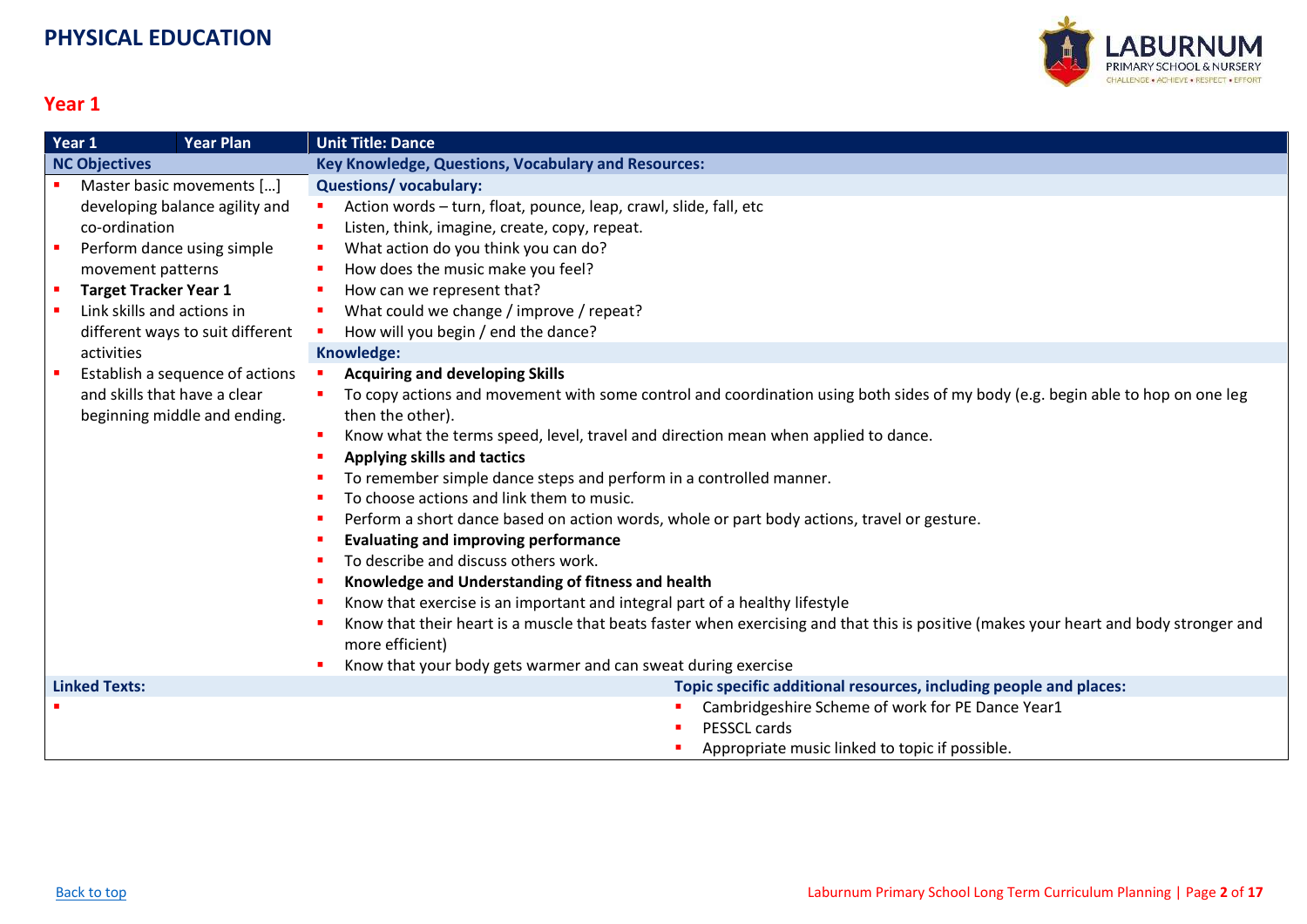

<span id="page-2-0"></span>

| Year 1               | <b>Year Plan</b>                   | <b>Unit Title: Games</b>                                                                                                              |
|----------------------|------------------------------------|---------------------------------------------------------------------------------------------------------------------------------------|
| <b>NC Objectives</b> |                                    | <b>Key Knowledge, Questions, Vocabulary and Resources:</b>                                                                            |
|                      | <b>Key Stage 1</b>                 | <b>Questions / Vocabulary</b>                                                                                                         |
|                      | Master basic movements             | Aim throw, roll, send, receive, target, catch kick, strike dribble, forwards backwards, sideways control accurate.                    |
|                      | including running, jumping,        | <b>Knowledge:</b>                                                                                                                     |
|                      | throwing and catching, as well as  | <b>Acquiring and Developing Skills</b>                                                                                                |
|                      | developing balance, agility and    | Know how to throw a bean bag or ball in a variety of ways.                                                                            |
|                      | co-ordination and begin to apply   | Know how to throw and catch to a partner with increasing control.                                                                     |
|                      | these in a range of activities     | Know how to negotiate space and avoid others and obstacles                                                                            |
|                      | Participate in team games,         | Aim throw and catch a ball                                                                                                            |
|                      | developing simple tactics for      | Develop rolling aiming and throwing skills.                                                                                           |
|                      | attacking and defending.           | Develop kicking and trapping skills.                                                                                                  |
|                      | Travel with, send and receive a    | Know rules of a simple game                                                                                                           |
|                      | ball and other equipment           | <b>Applying skills and tactics</b><br>п.                                                                                              |
| ×.                   | Develop skills for net, striking / | Send, stop and receive balls / bean bags etc. in the direction of a goal / person.                                                    |
|                      | fielding and invasion type         | Run with control, speed, space.                                                                                                       |
|                      | games.                             | Take part in sending and receiving activities with a partner.                                                                         |
| ×                    | <b>Target Tracker Year 1</b>       | Move with a ball safely.                                                                                                              |
|                      | Zigzag through a series of         | play simple competitive game.                                                                                                         |
|                      | markers spaced 2m apart            | <b>Evaluating and improving performance</b>                                                                                           |
| ×                    | Catch (and throw) a bean bag       |                                                                                                                                       |
|                      | Throw a ball using an underarm     | Knowledge and Understanding of fitness and health                                                                                     |
|                      | technique.                         | Know ways to stay healthy.                                                                                                            |
|                      |                                    | Know that exercise is an important and integral part of a healthy lifestyle                                                           |
|                      |                                    | Know that their heart is a muscle that beats faster when exercising and that this is positive (makes your heart and body stronger and |
|                      |                                    | more efficient)                                                                                                                       |
|                      |                                    | Know that your body gets warmer and can sweat during exercise                                                                         |
|                      | <b>Linked Texts:</b>               | Topic specific additional resources, including people and places:                                                                     |
|                      |                                    | Cambridgeshire Scheme of work for PE Games Year1                                                                                      |
|                      |                                    | PESSCL cards                                                                                                                          |
|                      |                                    | Appropriate media video and performance cards                                                                                         |
|                      |                                    | Balls, bean bags, hoops, bats.                                                                                                        |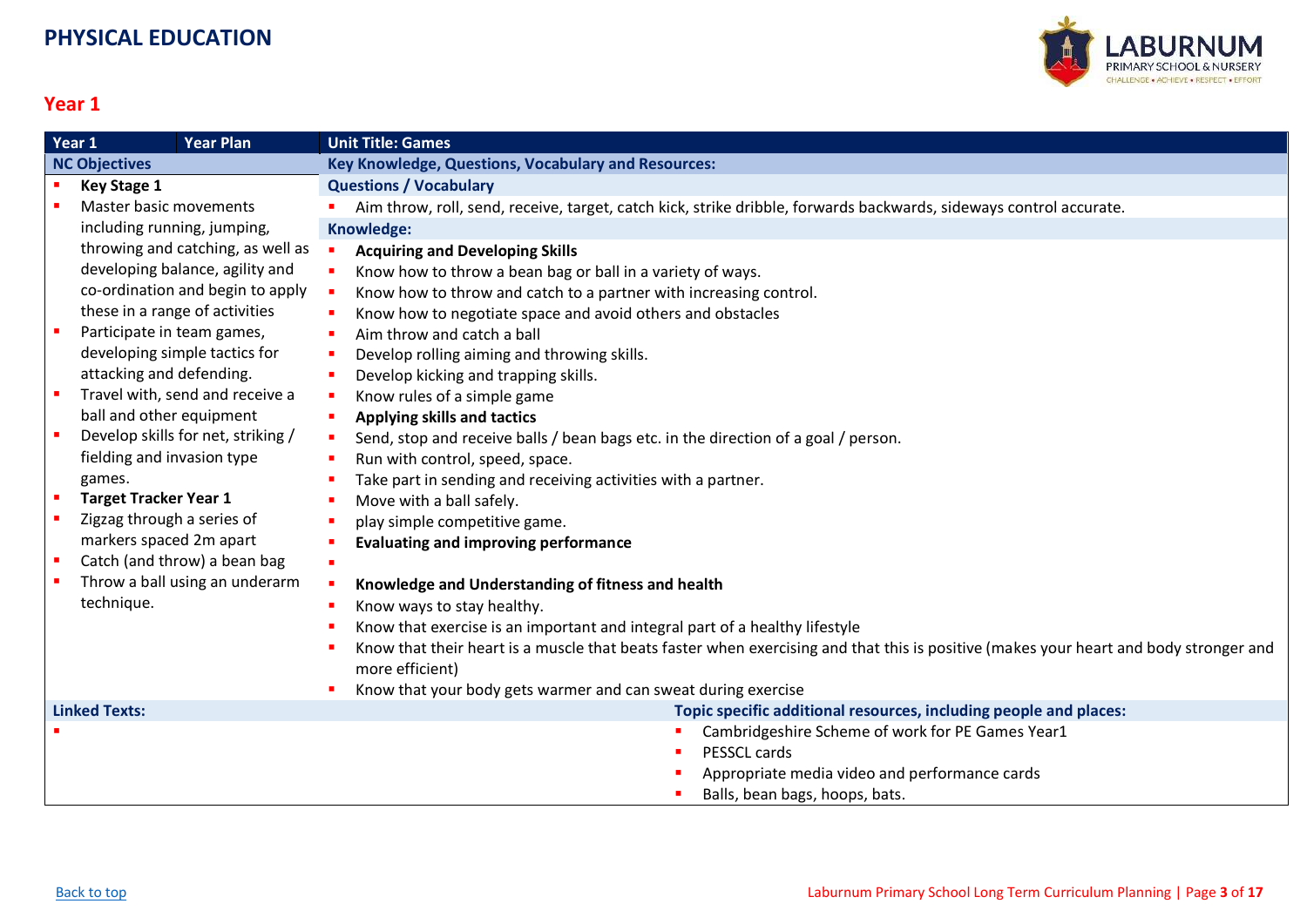

<span id="page-3-0"></span>

|                      | Year 1<br><b>Year Plan</b>           | <b>Unit Title: Gymnastics</b>                                                                                                         |
|----------------------|--------------------------------------|---------------------------------------------------------------------------------------------------------------------------------------|
| <b>NC Objectives</b> |                                      | Key Knowledge, Questions, Vocabulary and Resources:                                                                                   |
|                      | Master basic movements []            | <b>Questions / Vocabulary</b>                                                                                                         |
|                      | developing balance agility and       | Gymnastic vocabulary - spongy knees, Space, jump, balance, stretch, land, point, flex, turn etc.                                      |
|                      | co-ordination                        | How do we find space?                                                                                                                 |
| $\blacksquare$       | <b>Target Tracker Year 1</b>         | What action are you going to do?<br>$\mathcal{L}_{\mathcal{A}}$                                                                       |
|                      | Link skills and actions in different | How are you going to start / finish / link your movements?                                                                            |
|                      | ways to suit different activities    | Could we make your movement better? How?                                                                                              |
|                      | Establish a sequence of actions      | Knowledge:                                                                                                                            |
|                      | and skills that have a clear         | <b>Acquiring and Developing Skills</b>                                                                                                |
|                      | beginning middle and ending.         | To copy actions and movement with some control and co- ordination using both sides of my body (e.g. balance on one leg then the       |
|                      | Jump for distance or height.         | other).                                                                                                                               |
|                      | Hold a balance whilst walking        | Link individual and whole body movements together.                                                                                    |
|                      | along a straight line.               | Use low apparatus with adult support.                                                                                                 |
|                      |                                      | Applying skills and tactics                                                                                                           |
|                      |                                      | Recognise space and negotiate it.                                                                                                     |
|                      |                                      | Use low apparatus safely.                                                                                                             |
|                      |                                      | Have an awareness of others when using space.                                                                                         |
|                      |                                      | <b>Evaluating and improving performance</b>                                                                                           |
|                      |                                      | Watch others work.                                                                                                                    |
|                      |                                      | Discuss my own and others work.                                                                                                       |
|                      |                                      | Knowledge and Understanding of fitness and health                                                                                     |
|                      |                                      | Talk about ways to stay healthy.                                                                                                      |
|                      |                                      | Know that exercise is an important and integral part of a healthy lifestyle                                                           |
|                      |                                      | Know that their heart is a muscle that beats faster when exercising and that this is positive (makes your heart and body stronger and |
|                      |                                      | more efficient)                                                                                                                       |
|                      |                                      | Know that your body gets warmer and can sweat during exercise                                                                         |
| <b>Linked Texts:</b> |                                      | Topic specific additional resources, including people and places:                                                                     |
|                      |                                      | Cambridgeshire Scheme of work for PE Gym Year1                                                                                        |
|                      |                                      | PESSCL cards                                                                                                                          |
|                      |                                      | Benches, low horse, mats, gym apparatus such a ropes, bars, ladders.                                                                  |
|                      |                                      | Videos or cards modelling movement.                                                                                                   |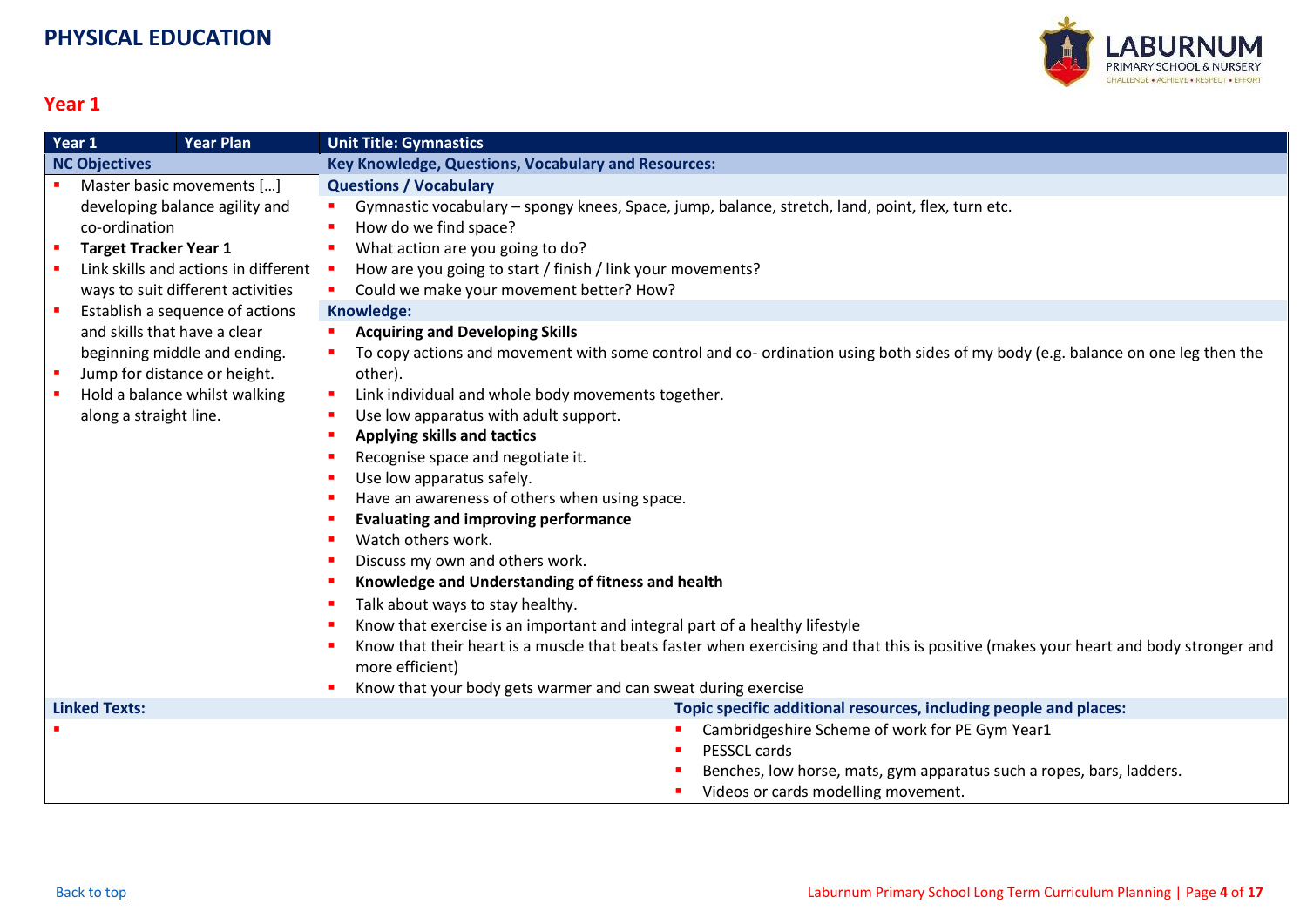

<span id="page-4-0"></span>

| Year 2<br><b>Year Plan</b> |                              |                                   | <b>Unit Title: Dance</b>                                                                                                                                    |
|----------------------------|------------------------------|-----------------------------------|-------------------------------------------------------------------------------------------------------------------------------------------------------------|
| <b>NC Objectives</b>       |                              |                                   | <b>Key Knowledge, Questions, Vocabulary and Resources:</b>                                                                                                  |
|                            |                              | Master basic movements []         | <b>Questions / Vocabulary</b>                                                                                                                               |
|                            |                              | developing balance agility and    | Level, speed, dynamics, motif, phrase<br>п.                                                                                                                 |
|                            | co-ordination                |                                   | Action words - turn, float, pounce, leap, crawl, slide, fall, etc.                                                                                          |
|                            | <b>Target Tracker Year 2</b> |                                   | Energy words - strong, jagged, smooth, soft, heavy light etc.                                                                                               |
|                            |                              | Structure sequences of actions    | Listen, think, imagine, create, copy, repeat, vary.                                                                                                         |
|                            |                              | and skills in different orders to | What actions do you think you can do?                                                                                                                       |
|                            |                              | improve performance. (speed       | How can you link your movement together?<br>a.                                                                                                              |
|                            | direction level etc.)        |                                   | How does the music make you feel?                                                                                                                           |
|                            | Evaluate and improve         |                                   | How can we represent that?                                                                                                                                  |
|                            | performance                  |                                   | What could we change / improve / repeat?                                                                                                                    |
|                            |                              | Compare performance with          | How will you begin / end the dance?                                                                                                                         |
|                            | others.                      |                                   | Why do we warm up / cool down?<br>٠                                                                                                                         |
|                            |                              | To know the heart is a muscle     | What has happened to your pulse/ Heart beat / temperature?                                                                                                  |
|                            |                              | which grows during exercise and   | Knowledge:                                                                                                                                                  |
|                            |                              | pumps blood carrying oxygen       | <b>Acquiring and Developing Skills</b>                                                                                                                      |
|                            |                              | and energy round the body         | To know what the terms phrase, motif, dynamics mean                                                                                                         |
|                            |                              | Identify and name some large      | To be able perform basic steps and actions with control and coordination.<br>٠                                                                              |
|                            |                              | bones and muscles and explain     | To vary a motif by changing speed, level and direction<br>п.                                                                                                |
|                            | why they are important.      |                                   | <b>Applying skills and tactics</b>                                                                                                                          |
|                            |                              |                                   | To choose simple whole and part body actions and link them to music.                                                                                        |
|                            |                              |                                   | <b>Evaluating and improving performance</b>                                                                                                                 |
|                            |                              |                                   | To discuss theirs and others dance and think of ways to change or improve or incorporate.<br>٠                                                              |
|                            |                              |                                   | Knowledge and Understanding of fitness and health                                                                                                           |
|                            |                              |                                   | To know why we warm up and cool down (warm up - to minimise injury and prepare the body and to minimise muscle soreness and<br>٠<br>bring heart rate down.) |
|                            |                              |                                   | To know that all muscles needs exercise including the heart.                                                                                                |
|                            |                              |                                   | That the heart the heart is a muscle that needs exercise like all muscles.                                                                                  |
|                            |                              |                                   | To know and name large bones and muscles.                                                                                                                   |
| <b>Linked Texts:</b>       |                              |                                   | Topic specific additional resources, including people and places:                                                                                           |
|                            |                              |                                   | Cambridgeshire Scheme of work for PE Dance Year 2                                                                                                           |
|                            |                              |                                   | PESSCL cards                                                                                                                                                |
|                            |                              |                                   | Appropriate music linked to topic if possible.                                                                                                              |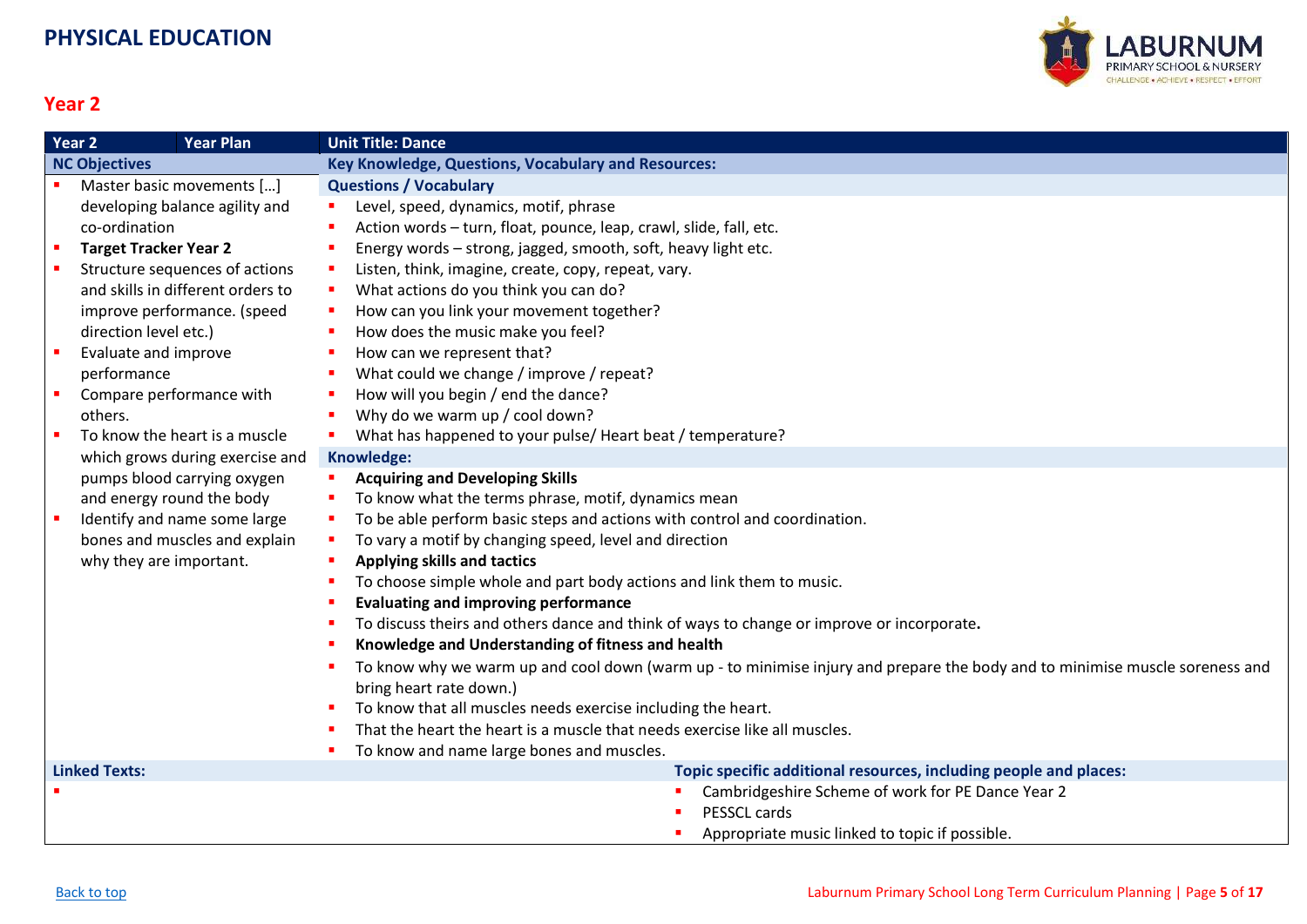

<span id="page-5-0"></span>

|                | <b>Year Plan</b><br>Year <sub>2</sub>  | <b>Unit Title: Games</b>                                                                                                           |
|----------------|----------------------------------------|------------------------------------------------------------------------------------------------------------------------------------|
|                | <b>NC Objectives</b>                   | <b>Key Knowledge, Questions, Vocabulary and Resources:</b>                                                                         |
|                | <b>Key Stage 1</b>                     | <b>Questions / Vocabulary</b>                                                                                                      |
|                | Master basic movements including       | Aim throw, roll, send, receive, target, catch kick, strike dribble, forwards backwards, sideways control accurate, defend, attack, |
|                | running, jumping, throwing and         | position.                                                                                                                          |
|                | catching, as well as developing        | Knowledge:                                                                                                                         |
|                | balance, agility and co-ordination and | <b>Acquiring and Developing Skills</b>                                                                                             |
|                | begin to apply these in a range of     | Know how to stop / catch and strike a ball with control and accuracy.                                                              |
|                | activities                             | Pass and receive a ball while moving.                                                                                              |
|                | Participate in team games,             | Know how to negotiate space and avoid others and obstacles                                                                         |
|                | developing simple tactics for          | Know rules of a simple game                                                                                                        |
|                | attacking and defending.               | Understand what the terms defence and attack mean.                                                                                 |
| $\blacksquare$ | (1999 NC)                              | <b>Applying skills and tactics</b>                                                                                                 |
|                | Travel with, send and receive a ball   | Send, stop and receive balls / bean bags etc. in the direction of a goal / person.<br>ш                                            |
|                | and other equipment                    | Run with increasing control, speed, space.                                                                                         |
| п              | Develop skills for net, striking /     | Understand how to keep self and others safe whilst playing.                                                                        |
|                | fielding and invasion type games.      | Play simple competitive net, striking /fielding and invasion type games.                                                           |
|                | Play simple competitive games using    | Use simple tactics for attacking and defending.                                                                                    |
|                | simple tactics for defending and       | <b>Evaluating and improving performance</b>                                                                                        |
|                | attacking                              |                                                                                                                                    |
| $\blacksquare$ | <b>Target Tracker Year 2</b>           | Knowledge and Understanding of fitness and health                                                                                  |
|                | Zigzag through a series of tightly     | Know some of the short term effects of exercise (heartbeat, pulse, temperature)                                                    |
|                | spaced markers.                        | Explain the need for a dynamic warm up and cool down                                                                               |
| ×              | Catch (and throw) a small ball.        | I know some of the things that happen to my body during exercise.                                                                  |
|                | Throw a ball using correct underarm    | To know that all muscles needs exercise including the heart.                                                                       |
|                | technique.                             | That the heart is a muscle that needs exercise like all muscles.                                                                   |
|                | Compare performance with self and      |                                                                                                                                    |
|                | others.                                |                                                                                                                                    |
|                | <b>Linked Texts:</b>                   | Topic specific additional resources, including people and places:                                                                  |
|                |                                        | Cambridgeshire Scheme of work for PE Games Year 2                                                                                  |
|                |                                        | PESSCL cards                                                                                                                       |

- **•** Appropriate media video and performance cards
- Balls, bean bags, hoops, bats.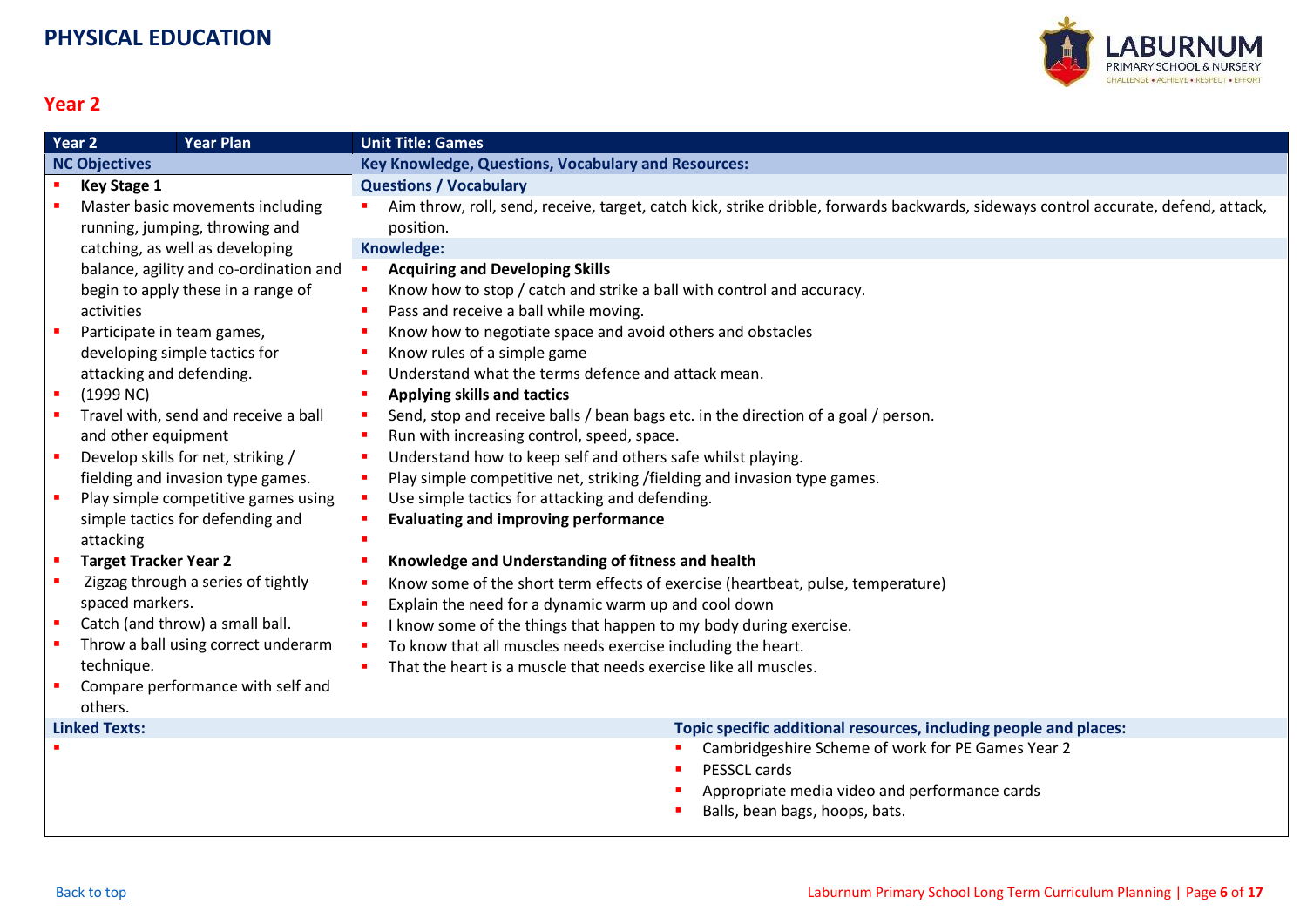

<span id="page-6-0"></span>

|                      | Year 2                       | <b>Year Plan</b>                  | <b>Unit Title: Gymnastics</b>                                                                                        |
|----------------------|------------------------------|-----------------------------------|----------------------------------------------------------------------------------------------------------------------|
| <b>NC Objectives</b> |                              |                                   | Key Knowledge, Questions, Vocabulary and Resources:                                                                  |
|                      |                              | Master basic movements []         | <b>Questions / Vocabulary</b>                                                                                        |
|                      |                              | developing balance agility and    | Gymnastic vocabulary - spongy knees, Space, jump, balance, stretch, land, point, flex, turn etc.                     |
|                      | co-ordination                |                                   | Listen, think, imagine, create, copy, repeat, vary.                                                                  |
|                      | <b>Target Tracker Year 2</b> |                                   | What actions do you think you can do?                                                                                |
|                      |                              | Structure sequences of actions    | How can you link your movement together?                                                                             |
|                      |                              | and skills in different orders to | Show me your (jump / roll/ balance /                                                                                 |
|                      |                              | improve performance. (speed       | Can you link your movement smoothly?                                                                                 |
|                      | direction level etc.)        |                                   | Knowledge:                                                                                                           |
|                      | Evaluate and improve         |                                   | <b>Acquiring and Developing Skills</b>                                                                               |
|                      | performance                  |                                   | Copy and remember basic gymnastic actions.                                                                           |
|                      | Compare performance with     |                                   | Know how to jump and roll safely.                                                                                    |
|                      | others.                      |                                   | <b>Applying skills and tactics</b>                                                                                   |
|                      |                              | To know the heart is a muscle     | Copy explore repeat and explore basic gymnastics movements with control and coordination.                            |
|                      |                              | which grows during exercise and   | Know how to handle large apparatus safely.                                                                           |
|                      |                              | pumps blood carrying oxygen       | Select and link basic gymnastic actions into a simple fluent movement phase.<br>a.                                   |
|                      | and energy round the body    |                                   | <b>Evaluating and improving performance</b>                                                                          |
|                      |                              | Identify and name some large      | Identify and describe difference in my own and other work (e.g using a different way of travelling a different jump) |
|                      |                              | bones and muscles and explain     | Knowledge and Understanding of fitness and health                                                                    |
|                      | why they are important.      |                                   | Explain the need for a dynamic warm up and cool down                                                                 |
|                      | Jump for distance with a     |                                   | I know some of the things that happen to my body during exercise.                                                    |
|                      | controlled landing           |                                   | To know that all muscles needs exercise including the heart.                                                         |
|                      | Jump for height with a       |                                   | That the heart the heart is a muscle that needs exercise like all muscles.                                           |
|                      | controlled landing.          |                                   | To know and name large bones and muscles.                                                                            |
| <b>Linked Texts:</b> |                              |                                   | Topic specific additional resources, including people and places:                                                    |
|                      |                              |                                   | Cambridgeshire Scheme of work for PE Gym Year 2                                                                      |
|                      |                              |                                   | PESSCL cards                                                                                                         |
|                      |                              |                                   | Appropriate videos to mode la gymnastic movement                                                                     |
|                      |                              |                                   | Cards showing gymnastic movement.                                                                                    |
|                      |                              |                                   | Bars, ropes, ladders etc. mats, benches, tables and low horse.                                                       |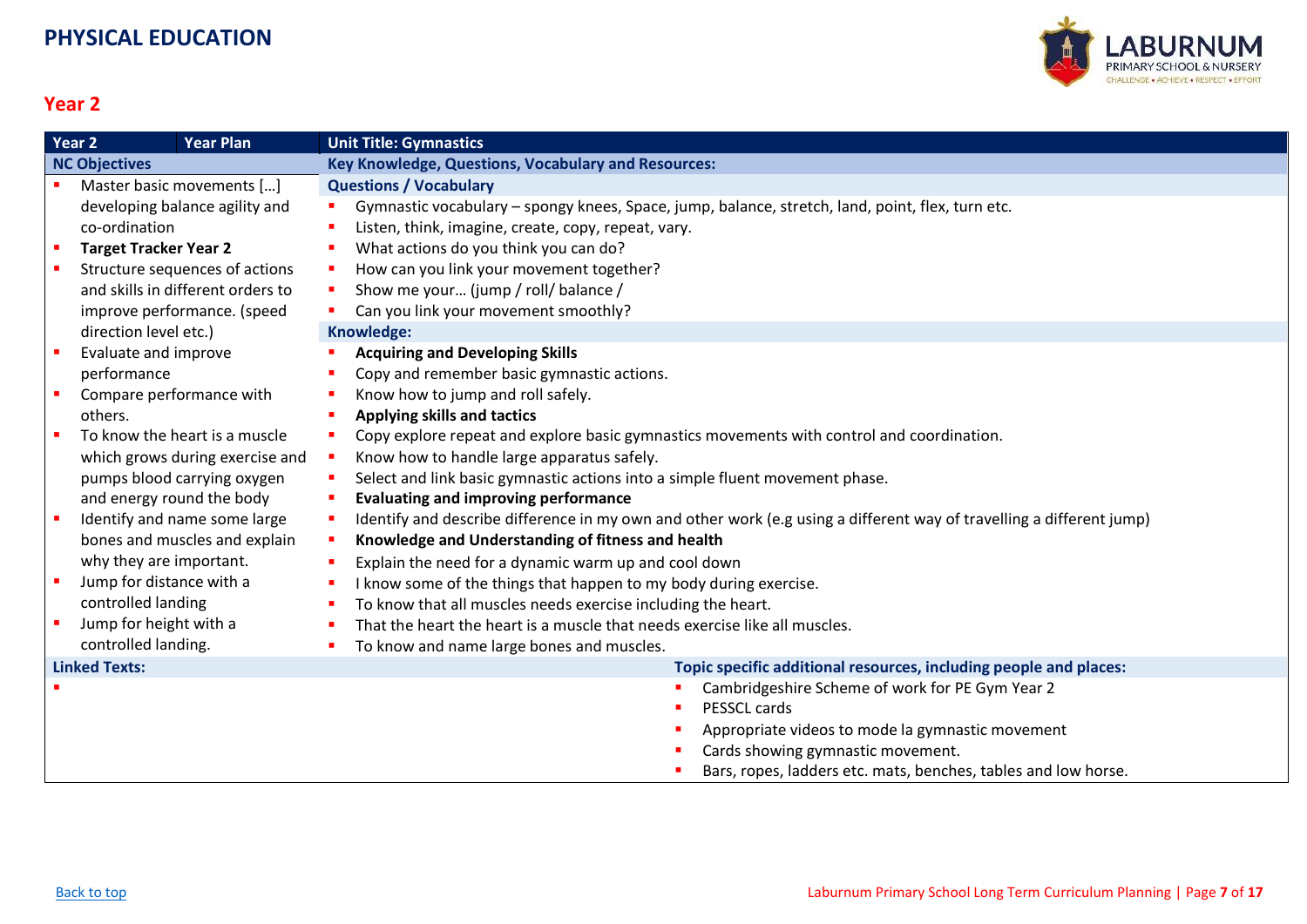

<span id="page-7-0"></span>

|                      | Year <sub>3</sub><br><b>Year Plan</b> | <b>Unit Title: Dance</b>                                                                                                              |
|----------------------|---------------------------------------|---------------------------------------------------------------------------------------------------------------------------------------|
| <b>NC Objectives</b> |                                       | <b>Key Knowledge, Questions, Vocabulary and Resources:</b>                                                                            |
|                      | <b>Key Stage 2</b>                    | <b>Questions / Vocabulary</b>                                                                                                         |
|                      | Develop flexibility, strength,        | What does your heart do?                                                                                                              |
|                      | technique, control and balance        | What do your lungs do?                                                                                                                |
|                      | through dance.                        | What happens when we exercise?                                                                                                        |
|                      | Perform dances using a range of       | Why is exercise good for our bodies and minds?                                                                                        |
|                      | movement patterns.                    | Level, speed, dynamics, motif, phrase                                                                                                 |
|                      | Compare performance with              | Action words - turn, float, pounce, leap, crawl, slide, fall, etc.                                                                    |
|                      | previous ones and demonstrate         | Energy words - strong, jagged, smooth, soft, heavy light etc.                                                                         |
|                      | improvement to achieve their          | Listen, think, imagine, create, copy, repeat, vary.                                                                                   |
|                      | personal best.                        | What is / are / your motif/s?                                                                                                         |
|                      | <b>Target Tracker Year 3</b>          | How can you improve that motif / action / sequence?                                                                                   |
|                      | Vary skills, actions and ideas and    | Knowledge:                                                                                                                            |
|                      | link these in different ways to       | <b>Acquiring and Developing Skills</b>                                                                                                |
|                      | suit different activities. (in this   | To use dance vocabulary to describe my work.                                                                                          |
|                      | case dance)                           | To use a stimulus and be able to improvise by themselves and with a partner.                                                          |
|                      | Compare and contrast their            | To use ideas generated from stimuli to create movement.                                                                               |
|                      | performance with others.              | <b>Applying skills and tactics</b>                                                                                                    |
|                      | Identify that exercise helps our      | To use what they know to create longer dances.                                                                                        |
|                      | lungs and heart and improves          | To develop and adapt movement motifs.                                                                                                 |
|                      | coordination.                         | <b>Evaluating and improving performance</b>                                                                                           |
|                      |                                       | To use dance vocabulary to compare, contrast and improve work.                                                                        |
|                      |                                       | To make changes to speed, direction, level or dynamics to improve work.                                                               |
|                      |                                       | Knowledge and Understanding of fitness and health                                                                                     |
|                      |                                       | Know what lungs and heart do when exercising.                                                                                         |
|                      |                                       | Know that exercise is beneficial for the heart and lungs.                                                                             |
|                      |                                       | Know that exercise is beneficial for the whole body and improves strength stamina and coordination.                                   |
|                      |                                       | Give reasons as to why PE is beneficial to health. (stronger bodies, good for internal organs, helps you sleep, beneficial for mental |
|                      |                                       | well-being, can help maintain heathy weight)                                                                                          |
| <b>Linked Texts:</b> |                                       | Topic specific additional resources, including people and places:                                                                     |
|                      |                                       | Cambridgeshire Scheme of work for PE Dance Year 3                                                                                     |
|                      |                                       | PESSCL cards                                                                                                                          |
|                      |                                       | Appropriate music linked to topic if possible.                                                                                        |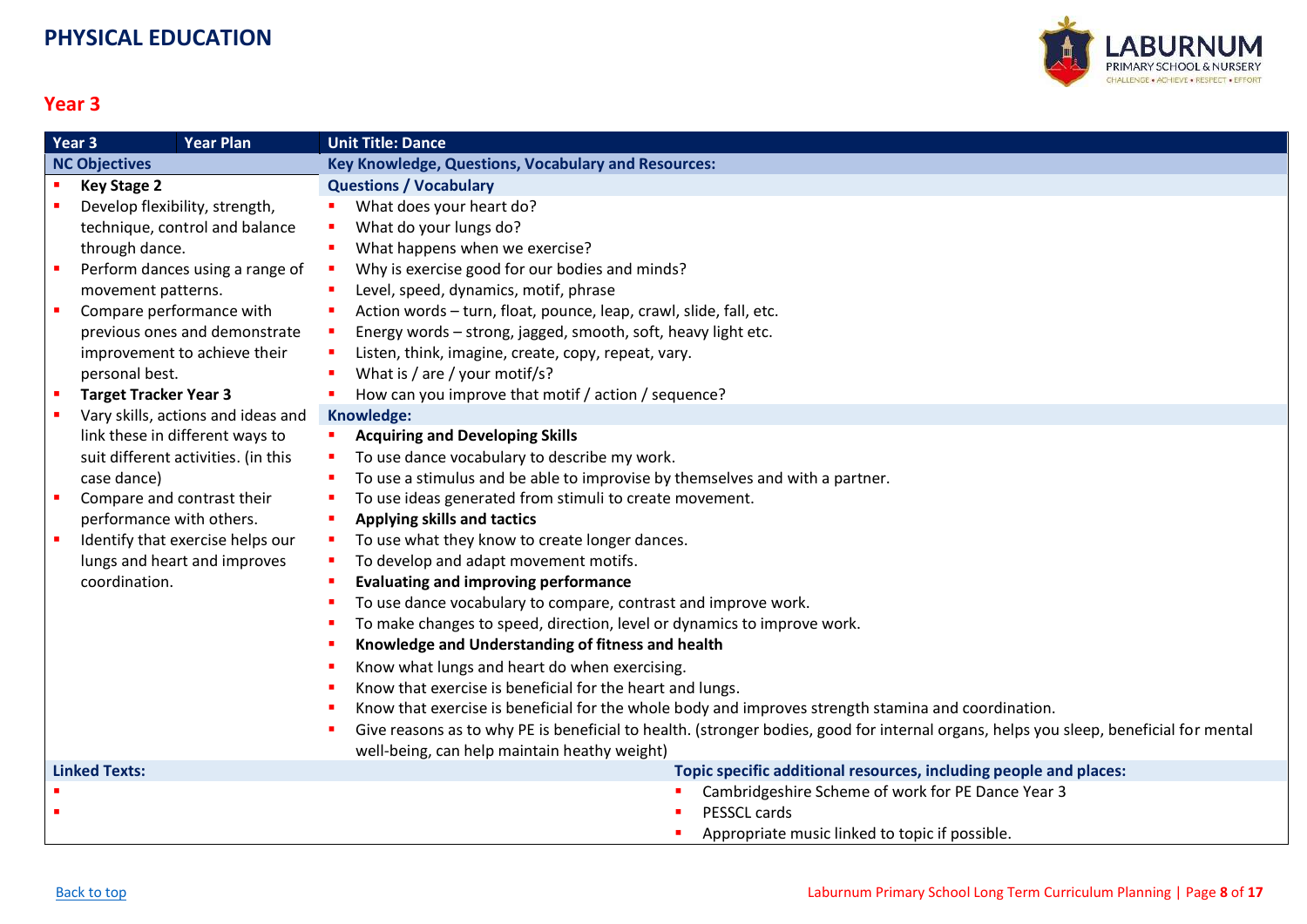

<span id="page-8-0"></span>

|                      | <b>Year Plan</b><br>Year <sub>3</sub>  | <b>Unit Title: Games</b>                                                                                                                   |
|----------------------|----------------------------------------|--------------------------------------------------------------------------------------------------------------------------------------------|
|                      | <b>NC Objectives</b>                   | <b>Key Knowledge, Questions, Vocabulary and Resources:</b>                                                                                 |
|                      | <b>Key Stage 2</b>                     | <b>Questions / Vocabulary</b>                                                                                                              |
|                      | Play competitive games, modified       | Aim throw, roll, send, receive, target, catch kick, strike dribble, forwards backwards, sideways control accurate, defend, attack,<br>٠    |
|                      | where appropriate (for example,        | position, strategy, tactic.                                                                                                                |
|                      | badminton, basketball, cricket,        | What does your heart do?<br>п                                                                                                              |
|                      | football, hockey, netball, rounders    | What do your lungs do?<br>a.                                                                                                               |
|                      | and tennis) and apply basic            | What happens when we exercise?<br>п                                                                                                        |
|                      | principles for attacking and           | Why is exercise good for our bodies and minds?                                                                                             |
|                      | defending.                             | Knowledge:                                                                                                                                 |
|                      | Take part in outdoor and               | <b>Acquiring and Developing Skills</b>                                                                                                     |
|                      | adventurous challenges both            | Strike, catch and control a ball while moving.                                                                                             |
|                      | individually and within a team.        | Run at speed over distance<br>п                                                                                                            |
|                      | Compare performance with               | Know what the terms opposition, defence, attack, tactic and strategy mean.<br>п                                                            |
|                      | previous ones and demonstrate          | Applying skills and tactics<br><b>C</b>                                                                                                    |
|                      | improvement to achieve their           | Know how to influence a game with opponents.<br>٠                                                                                          |
|                      | personal best.                         | Pass accurately to another person being aware of space and how to use it.<br>п                                                             |
|                      | NC (1999)                              | Choose simple tactics for defending and sending.<br>п                                                                                      |
|                      | Work with others to organise and       | <b>Evaluating and improving performance</b><br>п                                                                                           |
|                      | keep the games going.                  | Know what other players are doing well. (moving into space, passing safely / correctly, working for the team etc.)                         |
| л                    | <b>Target Tracker</b>                  | Understand the importance of collaborative and co operative play.<br>п                                                                     |
|                      | Vary skills actions and ideas and link | Knowledge and Understanding of fitness and health<br>$\sim$                                                                                |
|                      | them in different ways to suit         | Know the importance of warm up and cool down<br>×                                                                                          |
|                      | different activities.                  | Recognise changes in my body during exercise.<br>٠                                                                                         |
|                      | Vary response to tactics strategies    | Know what lungs and heart do when exercising.<br>п                                                                                         |
|                      | and sequences used.                    | Know that exercise is beneficial for the heart and lungs.<br>п                                                                             |
|                      | Compare / contrast their               | Know that exercise is beneficial for the whole body and improves strength stamina and coordination.<br>п                                   |
|                      | performance with others.               | Give reasons as to why PE is beneficial to health. (stronger bodies, good for internal organs, helps you sleep, beneficial for mental<br>٠ |
|                      |                                        | well-being, can help maintain heathy weight)                                                                                               |
| <b>Linked Texts:</b> |                                        | Topic specific additional resources, including people and places:                                                                          |
|                      |                                        | Cambridgeshire Scheme of work for PE Games Year 3                                                                                          |
|                      |                                        | PESSCL cards                                                                                                                               |
|                      |                                        | Videos clips, performance cards.                                                                                                           |
|                      |                                        | Variety of balls, racquets, bats, stumps, hoops.                                                                                           |
|                      |                                        |                                                                                                                                            |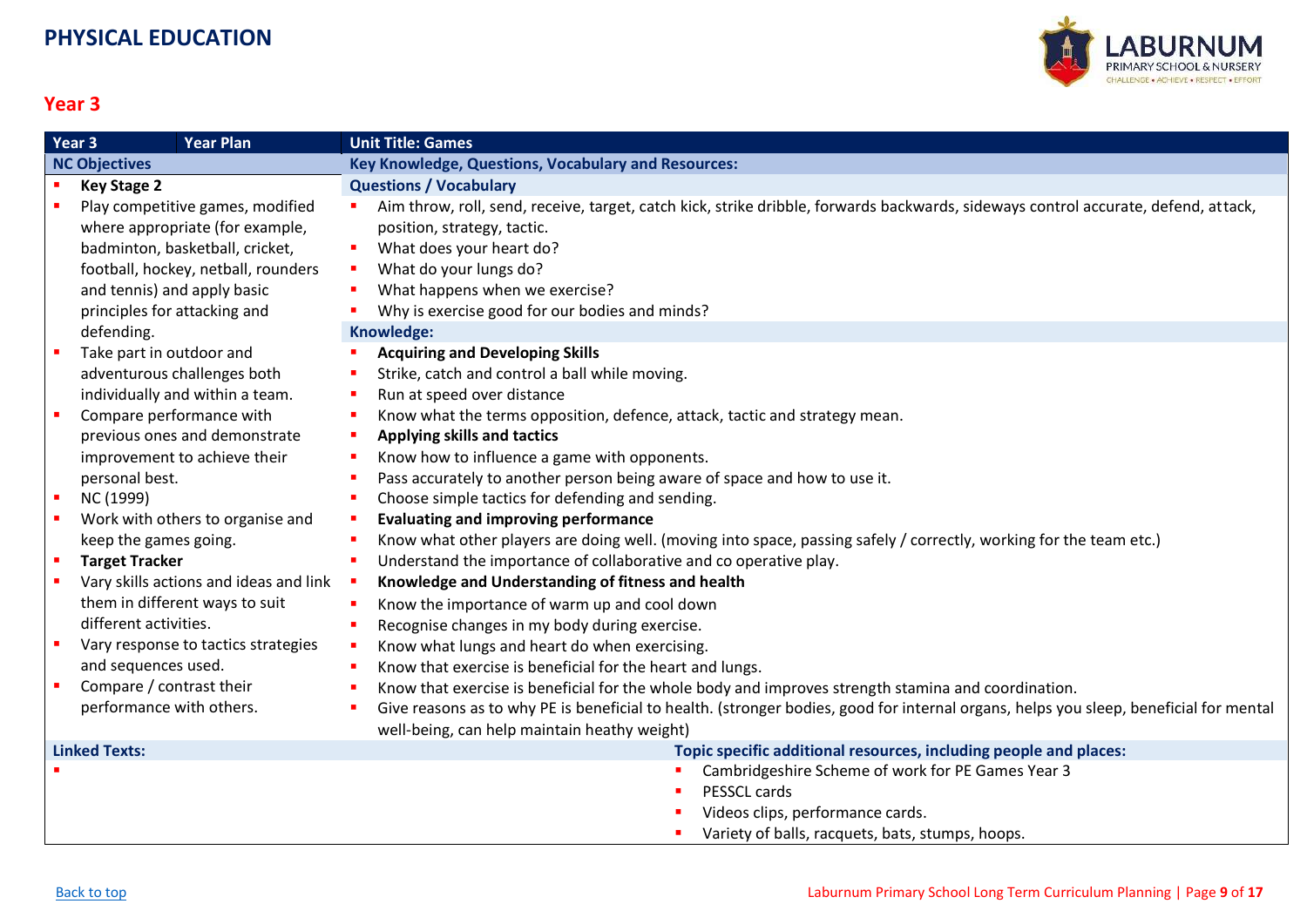

<span id="page-9-0"></span>

|                      | Year <sub>3</sub><br><b>Year Plan</b> | <b>Unit Title: Gymnastics</b>                                                                                                         |
|----------------------|---------------------------------------|---------------------------------------------------------------------------------------------------------------------------------------|
|                      | <b>NC Objectives</b>                  | <b>Key Knowledge, Questions, Vocabulary and Resources:</b>                                                                            |
|                      | <b>Key Stage 2</b>                    | <b>Questions / Vocabulary</b>                                                                                                         |
|                      | Develop flexibility, strength,        | What does your heart do?                                                                                                              |
|                      | technique, control and balance        | What do your lungs do?                                                                                                                |
|                      | through gymnastics.                   | What happens when we exercise?                                                                                                        |
|                      | Develop agility and coordination.     | Why is exercise good for our bodies and minds?<br>$\mathcal{L}_{\mathcal{A}}$                                                         |
| $\blacksquare$       | Compare performance with              | Can you remember / repeat your gymnastic sequence?<br>л.                                                                              |
|                      | previous ones and demonstrate         | What actions are in your gymnastic sequence?<br>a.                                                                                    |
|                      | improvement to achieve their          | How can you improve your sequence / action?                                                                                           |
|                      | personal best.                        | Develop gymnastic vocabulary – compose, composition, spongy knees, balance, stretch, land, fold, spring. point, flex, turn etc.       |
|                      | <b>Target Tracker Year 3</b>          | Knowledge:                                                                                                                            |
|                      | Vary skills, actions and ideas and    | <b>Acquiring and Developing Skills</b>                                                                                                |
|                      | link these in different ways to       | Copy, remember and repeat gymnastic actions with increasing control and coordination.                                                 |
|                      | suit different activities. (in this   | Select and link gymnastic actions.<br>$\blacksquare$                                                                                  |
|                      | case gymnastics).                     | <b>Applying skills and tactics</b>                                                                                                    |
| $\blacksquare$       | Compare and contrast their            | Link gymnastic actions into longer movement phrases and apply simple compositional ideas.                                             |
|                      | performance with others.              | <b>Evaluating and improving performance</b>                                                                                           |
| $\blacksquare$       | Identify that exercise helps our      | Describe my own and others work and recognise similarities and differences.<br>$\blacksquare$                                         |
|                      | lungs and heart and improves          | Know how to improve an action or sequence of actions.                                                                                 |
|                      | coordination.                         | Knowledge and Understanding of fitness and health                                                                                     |
|                      | Balance on one foot                   | To know how to work safely using a range of small and large apparatus.                                                                |
|                      | Climb a set of wall bars.             | Recognise changes in my body during exercise.                                                                                         |
|                      |                                       | Know what lungs and heart do when exercising.                                                                                         |
|                      |                                       | Know that exercise is beneficial for the heart and lungs.                                                                             |
|                      |                                       | Know that exercise is beneficial for the whole body and improves strength stamina and coordination.                                   |
|                      |                                       | Give reasons as to why PE is beneficial to health. (stronger bodies, good for internal organs, helps you sleep, beneficial for mental |
|                      |                                       | well-being, can help maintain heathy weight)                                                                                          |
| <b>Linked Texts:</b> |                                       | Topic specific additional resources, including people and places:                                                                     |
|                      |                                       | Cambridgeshire Scheme of work for PE Gymnastics Year 3                                                                                |
|                      |                                       | PESSCL cards                                                                                                                          |
|                      |                                       | Gym mats, horse, crash mat, benches, ladders, bars ropes etc.                                                                         |
|                      |                                       | Videos, performance cards.                                                                                                            |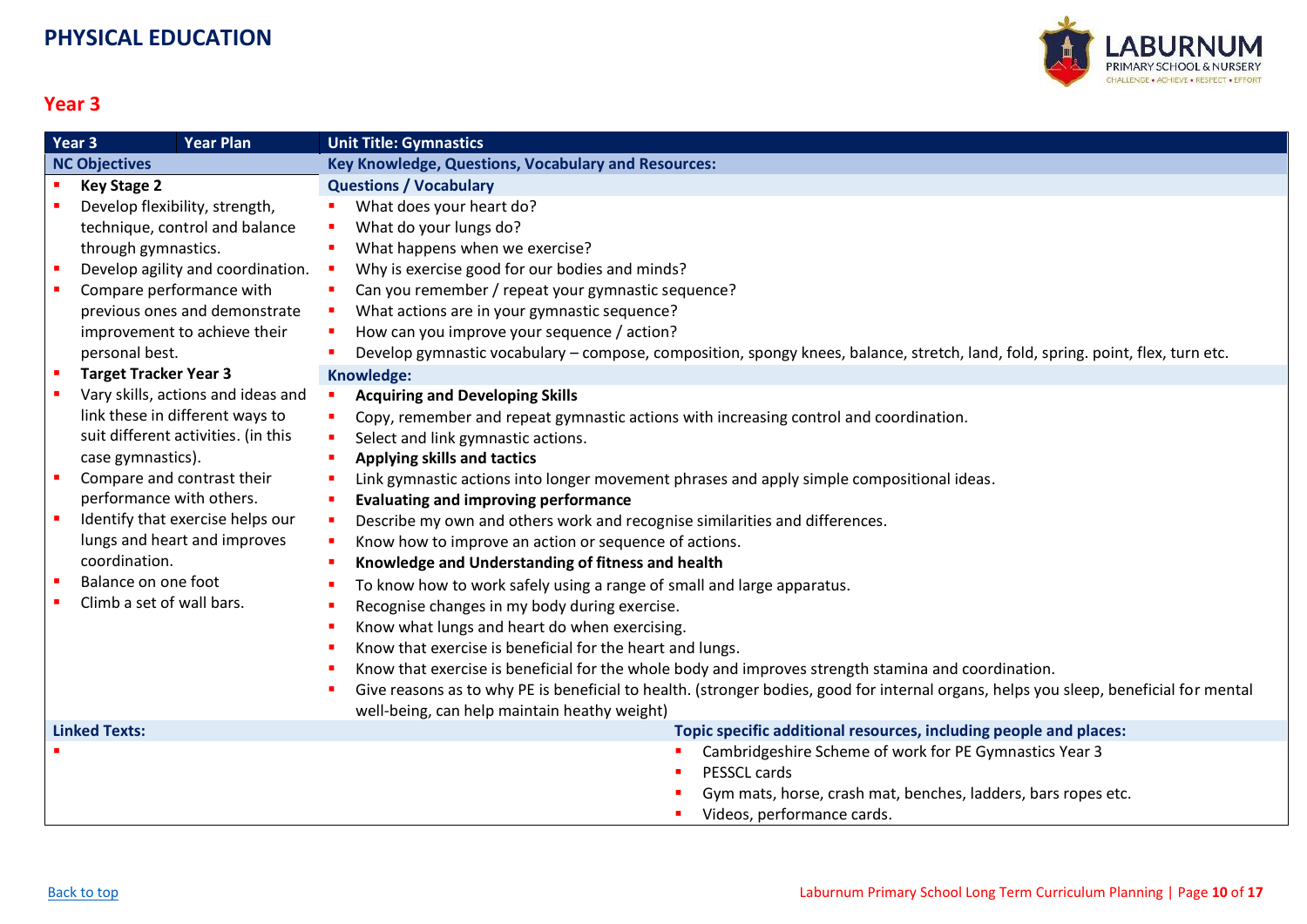

<span id="page-10-0"></span>

|                      | Year 4<br><b>Year Plan</b>       | <b>Unit Title: Dance</b>                                                                                                         |
|----------------------|----------------------------------|----------------------------------------------------------------------------------------------------------------------------------|
| <b>NC Objectives</b> |                                  | Key Knowledge, Questions, Vocabulary and Resources:                                                                              |
|                      | <b>Key Stage 2</b>               | <b>Questions / Vocabulary</b>                                                                                                    |
|                      | Develop flexibility, strength,   | Which muscles are you mainly using?                                                                                              |
|                      | technique, control and balance   | How can you improve your motif?                                                                                                  |
|                      | through dance.                   | How are you connecting motifs / movements?                                                                                       |
|                      | Perform dances using a range of  | Are you changing level/ speed/ direction?                                                                                        |
|                      | movement patterns.               | Knowledge:                                                                                                                       |
|                      | Compare performance with         | <b>Acquiring and Developing Skills</b>                                                                                           |
|                      | previous ones and demonstrate    | Perform dance steps with more consistent control.                                                                                |
|                      | improvement to achieve their     | Perform dance steps as part of a whole group dance.                                                                              |
|                      | personal best.                   | Applying skills and tactics                                                                                                      |
| п                    | <b>Target Tracker Year 4</b>     | Be able to create and perform dances using a range of movement patterns, that can include those from different times cultures or |
|                      | Explain the benefits to the body | places.                                                                                                                          |
|                      | of regular exercise.             | Be able to translate ideas from a variety of stimuli into movement.                                                              |
|                      | Comment on skills and            | <b>Evaluating and improving performance</b>                                                                                      |
|                      | techniques applied in their own  | To use dance vocabulary to compare, contrast and improve work.                                                                   |
|                      | and other's work and use this    | To make changes to speed, direction, level or dynamics to improve work.                                                          |
|                      | understanding to improve         | Knowledge and Understanding of fitness and health                                                                                |
|                      | performance.                     | Know the three functions of the skeleton (mechanical, protective and metabolic)                                                  |
|                      | Understand that muscles work in  | Know how pairs of muscles work in the body (one shortens the other lengthens – contraction and elongation)                       |
|                      | pairs to protect support and     | Give examples of pairs of muscles (biceps, triceps, hamstring, quadriceps)                                                       |
|                      | move the body.                   | Know that blood carries oxygen and other materials round the body.                                                               |
|                      | Know the three functions of the  | Know some of the reasons for warming up and cooling down.                                                                        |
|                      | skeleton.                        |                                                                                                                                  |
|                      | <b>Linked Texts:</b>             | Topic specific additional resources, including people and places:                                                                |
|                      |                                  | Cambridgeshire Scheme of work for PE Dance Year 4                                                                                |
|                      |                                  | PESSCL cards                                                                                                                     |
|                      |                                  | Appropriate music linked to topic if possible.                                                                                   |
|                      |                                  | Video clips of professional dancers                                                                                              |
|                      |                                  | Tutorial videos showing particular dance steps.                                                                                  |
|                      |                                  | Dance days with specialist providers of other cultural dance.                                                                    |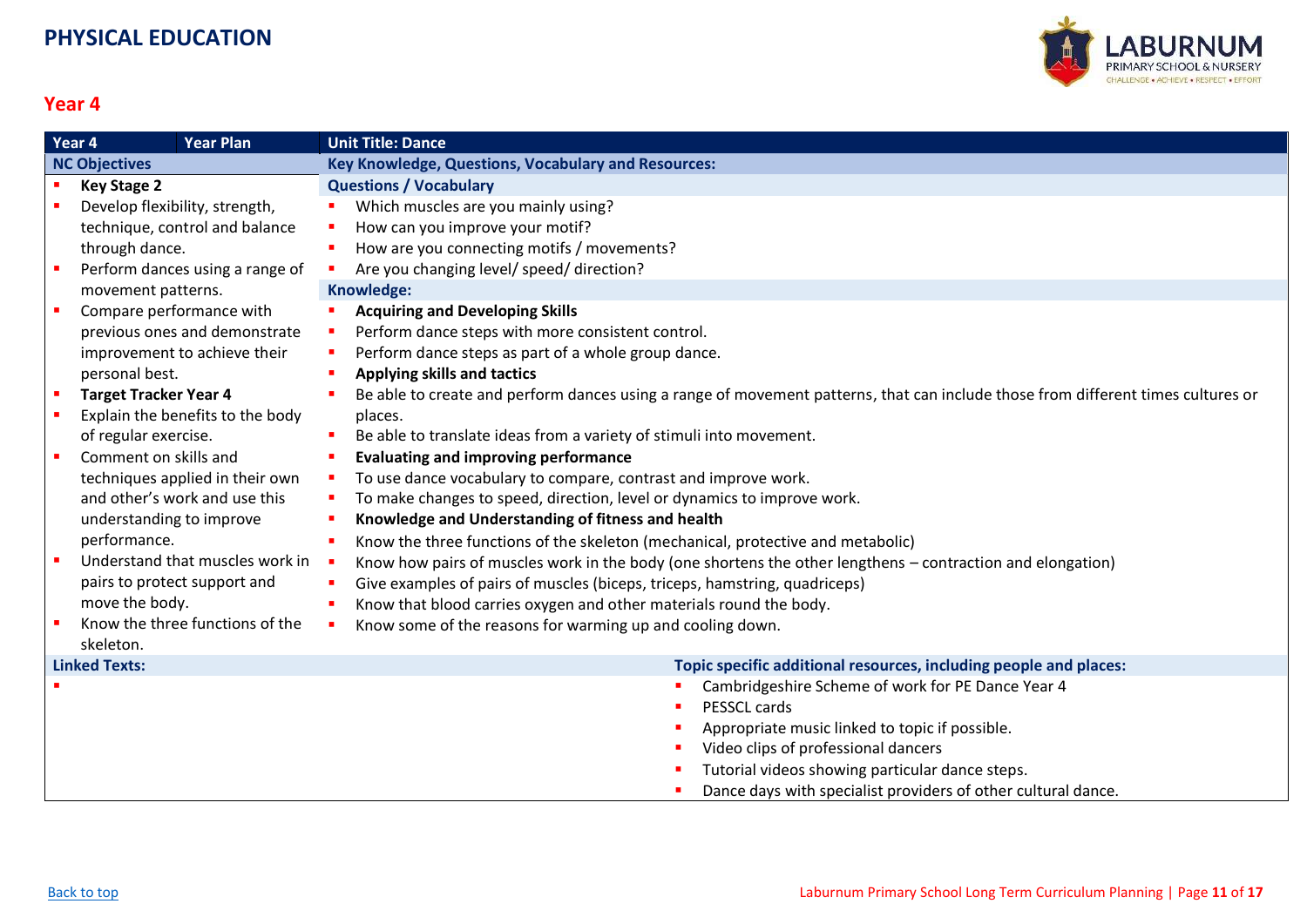

<span id="page-11-0"></span>

|                      | Year 4<br><b>Year Plan</b>              | <b>Unit Title: Games</b>                                                                                                           |
|----------------------|-----------------------------------------|------------------------------------------------------------------------------------------------------------------------------------|
| <b>NC Objectives</b> |                                         | <b>Key Knowledge, Questions, Vocabulary and Resources:</b>                                                                         |
|                      | <b>Key Stage 2</b>                      | <b>Questions / Vocabulary</b>                                                                                                      |
|                      | Play competitive games, modified        | Aim throw, roll, send, receive, target, catch kick, strike dribble, forwards backwards, sideways control accurate, defend, attack, |
|                      | where appropriate (for example,         | position, strategy, tactic.                                                                                                        |
|                      | badminton, basketball, cricket,         | What are you doing if you are defending / attacking / fielding.                                                                    |
|                      | football, hockey, netball, rounders     | Knowledge:                                                                                                                         |
|                      | and tennis) and apply basic principles  | <b>Acquiring and Developing Skills</b><br>$\mathbf{r}$                                                                             |
|                      | for attacking and defending.            | Kick a variety of balls with increasing accuracy.                                                                                  |
|                      | Take part in outdoor and                | Control, catch and strike a ball whilst moving and keep possession with some accuracy.                                             |
|                      | adventurous challenges both             | Pass a ball using a variety of passes including chest passes.                                                                      |
|                      | individually and within a team.         | Strike, catch and control a ball while moving.                                                                                     |
| $\blacksquare$       | Compare performance with previous       | Run at speed over distance<br>т.                                                                                                   |
|                      | ones and demonstrate improvement        | Know what the terms opposition, defence, attack, tactic and strategy mean.                                                         |
|                      | to achieve their personal best.         | <b>Applying skills and tactics</b>                                                                                                 |
| $\blacksquare$       | NC (1999)                               | Know how to influence a game with opponents.                                                                                       |
|                      | Work with others to organise and        | Pass accurately to another person being aware of space and how to use it.                                                          |
|                      | keep the games going.                   | Choose simple tactics for defending and sending.                                                                                   |
| $\blacksquare$       | <b>Target Tracker Year 4</b>            | Be able to lead a partner through a simple short warm up routine.                                                                  |
| $\mathbf{r}$         | Kick a ball accurately.                 | <b>Evaluating and improving performance</b>                                                                                        |
|                      | Pass a ball from chest height to a      | Know what other players are doing well. (moving into space, passing safely / correctly, working for the team etc.)                 |
|                      | partner.                                | Understand the importance of collaborative and co-operative play.                                                                  |
| $\blacksquare$       | Apply skills and tactics in combination | Knowledge and Understanding of fitness and health                                                                                  |
|                      | with a partner or as part of a          | Recognise warm up and cool down actions                                                                                            |
|                      | group/team.                             | Know how pairs of muscles work in the body (one shortens the other lengthens - contraction and elongation)                         |
| $\blacksquare$       | Comment on skills and techniques        | Give examples of pairs of muscles (biceps, triceps, hamstring, quadriceps)                                                         |
|                      | applied in their own and others work    | Know that blood carries oxygen and other materials round the body.                                                                 |
|                      | and use this understanding to           | Recognise changes in the body and give reasons why PE is good for you.                                                             |
|                      | improve performance.                    |                                                                                                                                    |
| <b>Linked Texts:</b> |                                         | Topic specific additional resources, including people and places:                                                                  |
|                      |                                         | Cambridgeshire Scheme of work for PE Games Year 4                                                                                  |
|                      |                                         | PESSCL cards                                                                                                                       |
|                      |                                         | Video clips, performance cards.                                                                                                    |
|                      |                                         | Variety of balls, bats, racquets,                                                                                                  |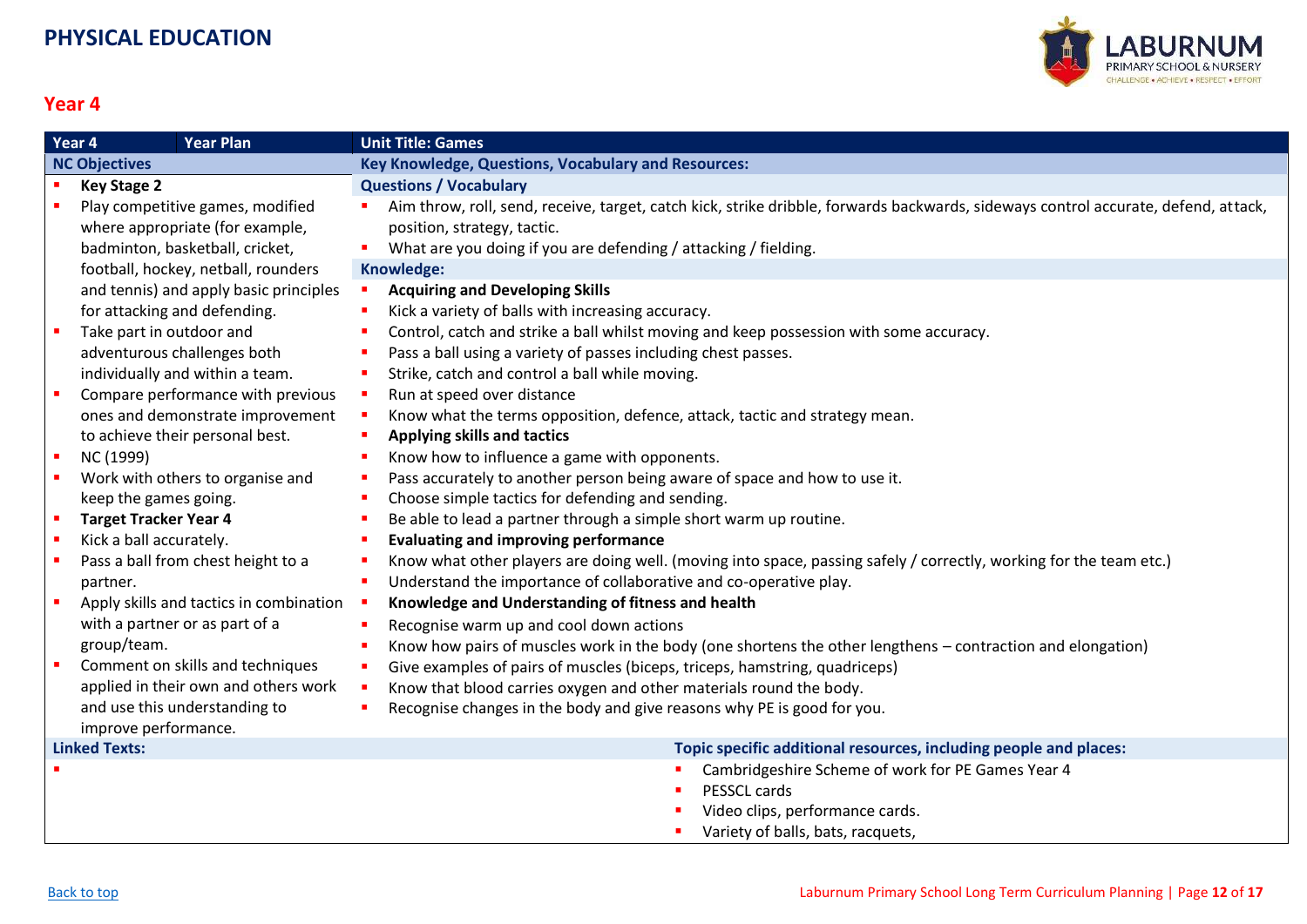

<span id="page-12-0"></span>

| Year 4               |                                | <b>Year Plan</b>                 | <b>Unit Title: Gymnastics</b>                                                                                                   |
|----------------------|--------------------------------|----------------------------------|---------------------------------------------------------------------------------------------------------------------------------|
| <b>NC Objectives</b> |                                |                                  | <b>Key Knowledge, Questions, Vocabulary and Resources:</b>                                                                      |
|                      | Develop flexibility, strength, |                                  | <b>Questions / Vocabulary</b>                                                                                                   |
|                      |                                | technique, control and balance   | What happens when we exercise?<br>×.                                                                                            |
|                      | through gymnastics.            |                                  | Why is exercise good for our bodies and minds?                                                                                  |
|                      | Compare performance with       |                                  | Can you remember / repeat your gymnastic sequence?                                                                              |
|                      |                                | previous ones and demonstrate    | What actions are in your gymnastic sequence?                                                                                    |
|                      |                                | improvement to achieve their     | How can you improve your sequence / action?                                                                                     |
|                      | personal best.                 |                                  | Develop gymnastic vocabulary - compose, composition, spongy knees, balance, stretch, land, fold, spring. point, flex, turn etc. |
|                      | <b>Target Tracker Year 4</b>   |                                  | Knowledge:                                                                                                                      |
|                      |                                | Explain the benefits to the body | <b>Acquiring and Developing Skills</b>                                                                                          |
|                      | of regular exercise.           |                                  | Copy, remember, repeat and explore gymnastic actions with increasing control, clarity and coordination.                         |
|                      | Comment on skills and          |                                  | Select and link gymnastic actions.                                                                                              |
|                      |                                | techniques applied in their own  | Applying skills and tactics                                                                                                     |
|                      |                                | and other's work and use this    | Link gymnastic actions into longer movement phrases and apply simple compositional ideas.                                       |
|                      | understanding to improve       |                                  | Select gymnastic actions fluently and apply basic compositional ideas.                                                          |
|                      | performance.                   |                                  | <b>Evaluating and improving performance</b>                                                                                     |
|                      |                                | Understand that muscles work in  | Describe my own and others work and recognise similarities and differences.                                                     |
|                      |                                | pairs to protect support and     | Know how to improve an action or sequence of actions.                                                                           |
|                      | move the body.                 |                                  | Knowledge and Understanding of fitness and health                                                                               |
|                      |                                | Know the three functions of the  | To know how to work safely using a range of small and large apparatus.                                                          |
|                      | skeleton.                      |                                  | Recognise warm up and cool down actions.                                                                                        |
|                      |                                |                                  | Know how pairs of muscles work in the body (one shortens the other lengthens – contraction and elongation)                      |
|                      |                                |                                  | Give examples of pairs of muscles (biceps, triceps, hamstring, quadriceps)                                                      |
|                      |                                |                                  | Know that blood carries oxygen and other materials round the body.                                                              |
|                      |                                |                                  | Recognise changes in the body and give reasons why PE is good for you.                                                          |
| <b>Linked Texts:</b> |                                |                                  | Topic specific additional resources, including people and places:                                                               |
|                      |                                |                                  | Cambridgeshire Scheme of work for PE Gymnastics Year 4                                                                          |
|                      |                                |                                  | PESSCL cards                                                                                                                    |
|                      |                                |                                  | Appropriate videos / performance cards.                                                                                         |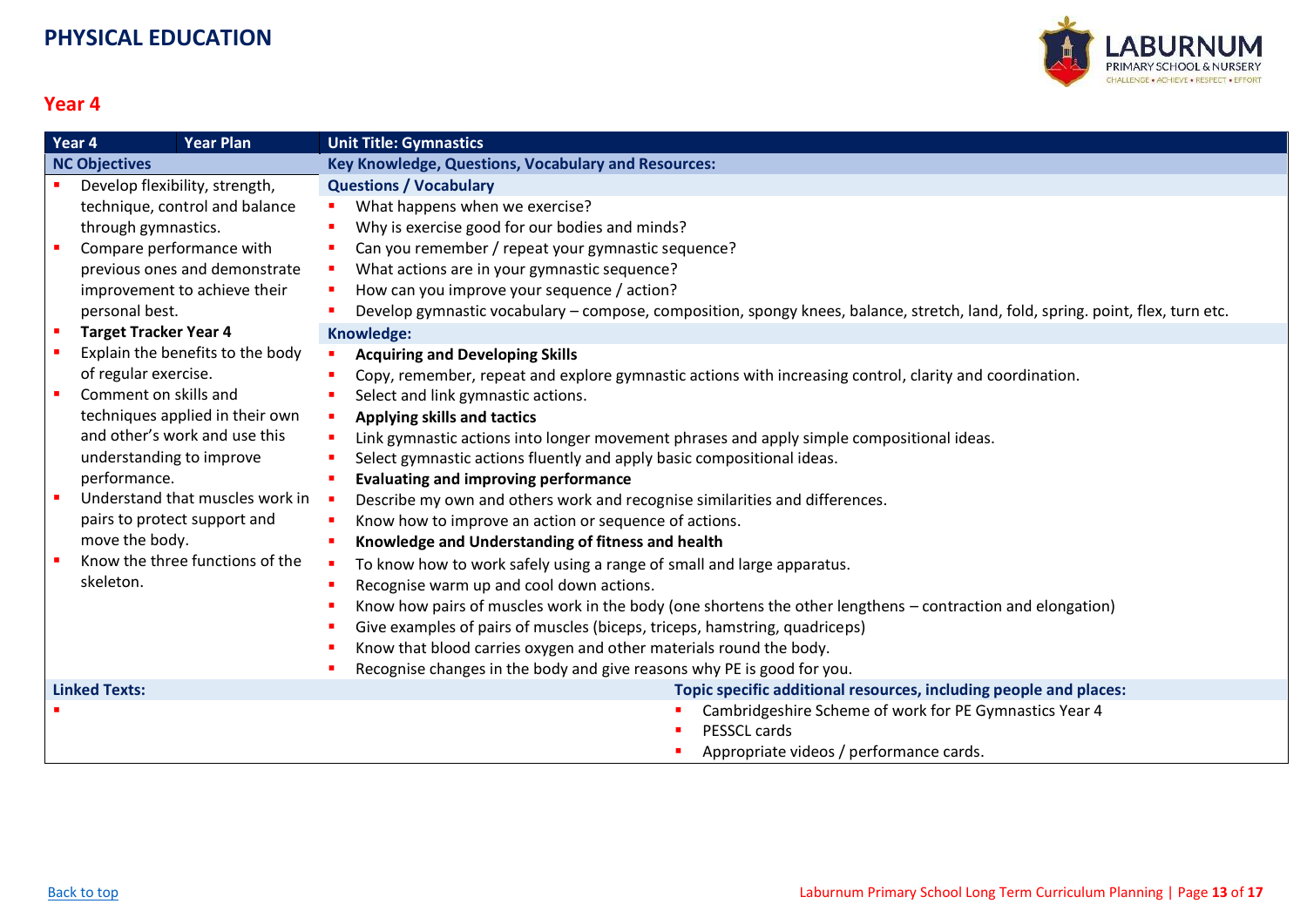

#### **Year 5 & 6**

<span id="page-13-0"></span>

| Year $5/6$           |                              | <b>Year Plan</b>                             | <b>Unit Title: Dance</b>                                                                                             |
|----------------------|------------------------------|----------------------------------------------|----------------------------------------------------------------------------------------------------------------------|
| <b>NC Objectives</b> |                              |                                              | Key Knowledge, Questions, Vocabulary and Resources:                                                                  |
| $\blacksquare$       | <b>Key Stage 2</b>           |                                              | <b>Questions / Vocabulary</b>                                                                                        |
|                      |                              | Develop flexibility, strength, technique,    | See previous Years.                                                                                                  |
|                      |                              | control and balance through gymnastics.      | Knowledge:                                                                                                           |
|                      |                              | Develop agility and co-ordination.           | <b>Acquiring and Developing Skills</b>                                                                               |
|                      |                              | Compare performance with previous ones       | Perform dance steps with precision, control and fluency.                                                             |
|                      |                              | and demonstrate improvement to achieve       | Improvise freely both independently and in partner work.                                                             |
|                      | their personal best.         |                                              | Applying skills and tactics                                                                                          |
|                      | <b>Target Tracker Year 5</b> |                                              | Be able to create and perform dances using a range of movement patterns, that can include those from different times |
|                      |                              | When performing draw on previous             | cultures or places.                                                                                                  |
|                      |                              | experience and knowledge of composition.     | Know the range of movements available (dynamics, level, speed direction) and how to integrate them into motifs.      |
|                      |                              | Identify different levels of performance and | To demonstrate rhythm and spatial awareness.                                                                         |
|                      |                              | use subject specific vocabulary.             | <b>Evaluating and improving performance</b>                                                                          |
|                      |                              | Explain how body systems change during       | Compare, develop and adapt movement motifs.                                                                          |
|                      | exercise                     |                                              | Use dance vocabulary to compare and improve my work                                                                  |
|                      |                              | Understands that muscles work in pairs to    | (Year 6) – Offer positive ideas to improve others and overall performances.                                          |
|                      |                              | protect, move and support the body and       | Knowledge and Understanding of fitness and health                                                                    |
|                      | how exercise affects them.   |                                              | To know some warm up exercises and carry them out effectively                                                        |
|                      | <b>Target Tracker Year 6</b> |                                              | To know why specific warm up and cool downs are important (e.g., quad / calf stretches)                              |
|                      |                              | Take into account strengths and              | Explain some of the changes that happen to the body during exercise.                                                 |
|                      |                              | weaknesses when planning motifs and          | Know how pairs of muscles work in the body and how we build and repair them through exercise.                        |
|                      | actions.                     |                                              | Explain how some of our body systems change during exercise. (skeletal system becomes stronger for e.g.)             |
|                      |                              | Using scientific vocabulary explain what     |                                                                                                                      |
|                      |                              | happens to our bodies during and after       |                                                                                                                      |
|                      | exercise.                    |                                              |                                                                                                                      |
|                      | <b>Linked Texts:</b>         |                                              | Topic specific additional resources, including people and places:                                                    |
|                      |                              |                                              | Cambridgeshire Scheme of work for PE Dance Year 5/6                                                                  |
|                      |                              |                                              | PESSCL cards                                                                                                         |
|                      |                              |                                              | Appropriate music linked to topic if possible.                                                                       |
|                      |                              |                                              | Video clips of professional dancers                                                                                  |
|                      |                              |                                              | Tutorial videos showing particular dance steps.                                                                      |

**Specialist providers of cultural dance.**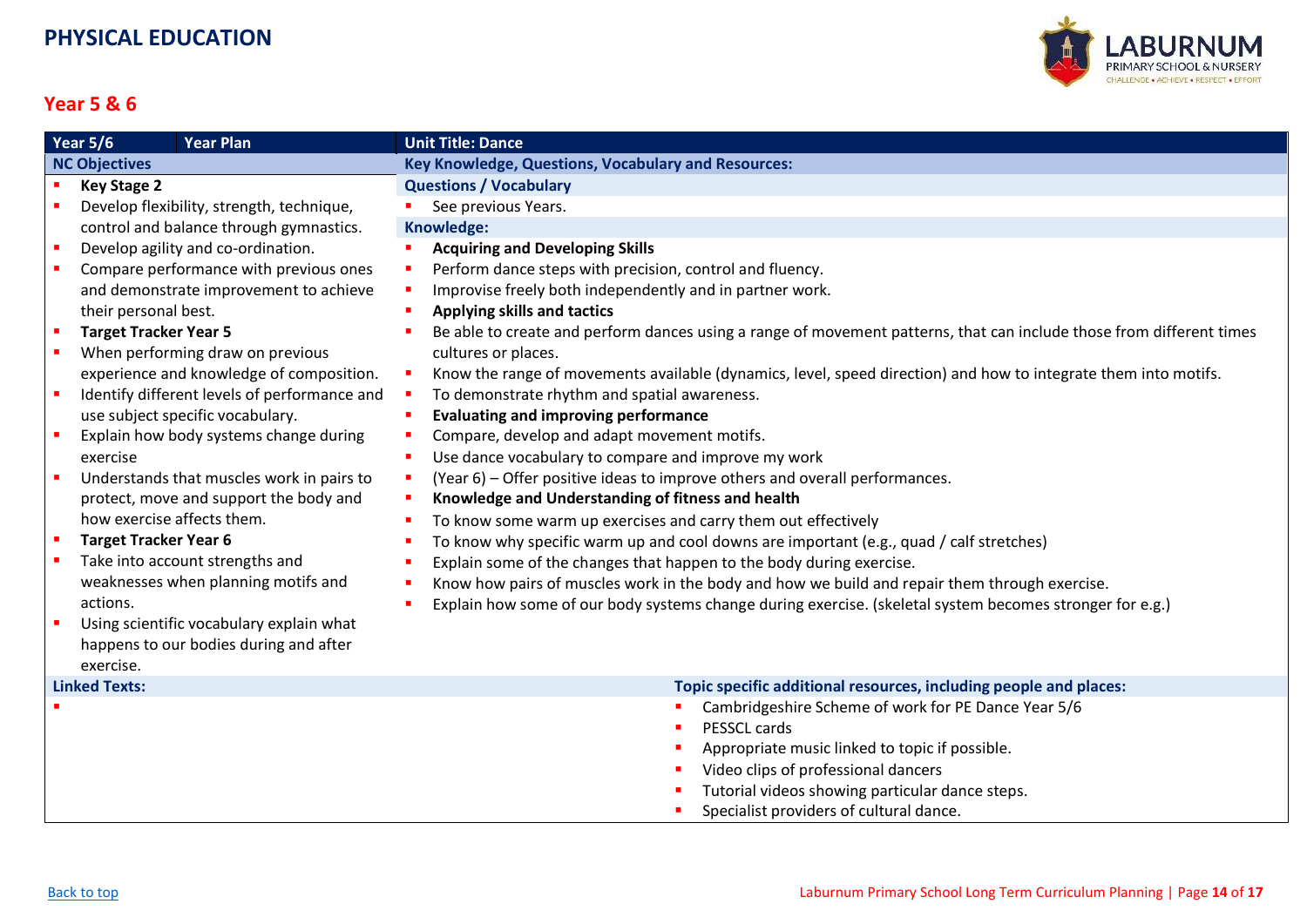

#### **Year 5 & 6**

<span id="page-14-0"></span>

| <b>Year 5/6</b><br><b>Year Plan</b>                           | <b>Unit Title: Games</b>                                                                                |
|---------------------------------------------------------------|---------------------------------------------------------------------------------------------------------|
| <b>NC Objectives</b>                                          | Key Knowledge, Questions, Vocabulary and Resources:                                                     |
| <b>Key Stage 2</b>                                            | <b>Questions / Vocabulary</b>                                                                           |
| Play competitive games, modified where appropriate (for       | See earlier years                                                                                       |
| example, badminton, basketball, cricket, football, hockey,    | Knowledge:                                                                                              |
| netball, rounders and tennis) and apply basic principles for  | <b>Acquiring and Developing Skills</b>                                                                  |
| attacking and defending.                                      | Control, catch, send and receive a ball accurately whilst moving and keeping to the rules.              |
| Take part in outdoor and adventurous challenges both          | Accurately pass to someone else and be aware of space and how to use it.                                |
| individually and within a team.                               | Choose simple tactics for sending and defending.                                                        |
| Compare performance with previous ones and demonstrate        | Understand simple rules and tactics that go with the game.                                              |
| improvement to achieve their personal best.                   | Know why working as a co-operative team is necessary and beneficial.                                    |
| NC (1999)                                                     | Applying skills and tactics                                                                             |
| Work with others to organise and keep the games going.        | To be able to move with a ball in opposed situations (football, hockey for e.g.)                        |
| <b>Target Tracker Year 5</b>                                  | To be able to attack and defend in a small sided game.                                                  |
| When performing draw on previous experience and               | To take part in a conditioned game (A conditioned game is simply where you take the rules of            |
| knowledge of composition.                                     | the game and alter them to encourage players to act in a certain way. - e.g. in hi five tennis or kwik  |
| Identify different levels of performance and use subject      | cricket) with an understanding of tactics and rules                                                     |
| specific vocabulary.                                          | Know how to help and encourage others.                                                                  |
| Explain how body systems change during exercise               | <b>Evaluating and improving performance</b>                                                             |
| Understands that muscles work in pairs to protect, move       | To know and understand rules and tactics.                                                               |
| and support the body and how exercise affects them.           | To use knowledge of tactics to help improve performance.                                                |
| Dribble a football between cones.                             | To use knowledge of relevant movement to improve performance.                                           |
| <b>Target Tracker Year 6</b>                                  | To know what actions may improve performance and make suggestions for improvements to others and        |
| Perform a drop kick                                           | in group work.                                                                                          |
| Perform a basketball dribble                                  | Knowledge and Understanding of fitness and health                                                       |
| Strike a ball with a range of bats for accuracy and distance. | To know and demonstrate specific aspects of warm up and cool down.                                      |
| Take into account strengths and weaknesses when planning      | Know and describe the effects of exercise on the body.                                                  |
| motifs and actions.                                           | Know how pairs of muscles work in the body and how we build and repair them through exercise.           |
| Using scientific vocabulary explain what happens to our       | Recognise how exercise is good for health and well-being.                                               |
| bodies during and after exercise.                             | Explain how some of our body systems change during exercise (skeletal system becomes stronger for e.g.) |
| <b>Linked Texts:</b>                                          | Topic specific additional resources, including people and places:                                       |
|                                                               | Cambridgeshire Scheme of work for PE Games Year 5/6                                                     |
|                                                               | PESSCL cards                                                                                            |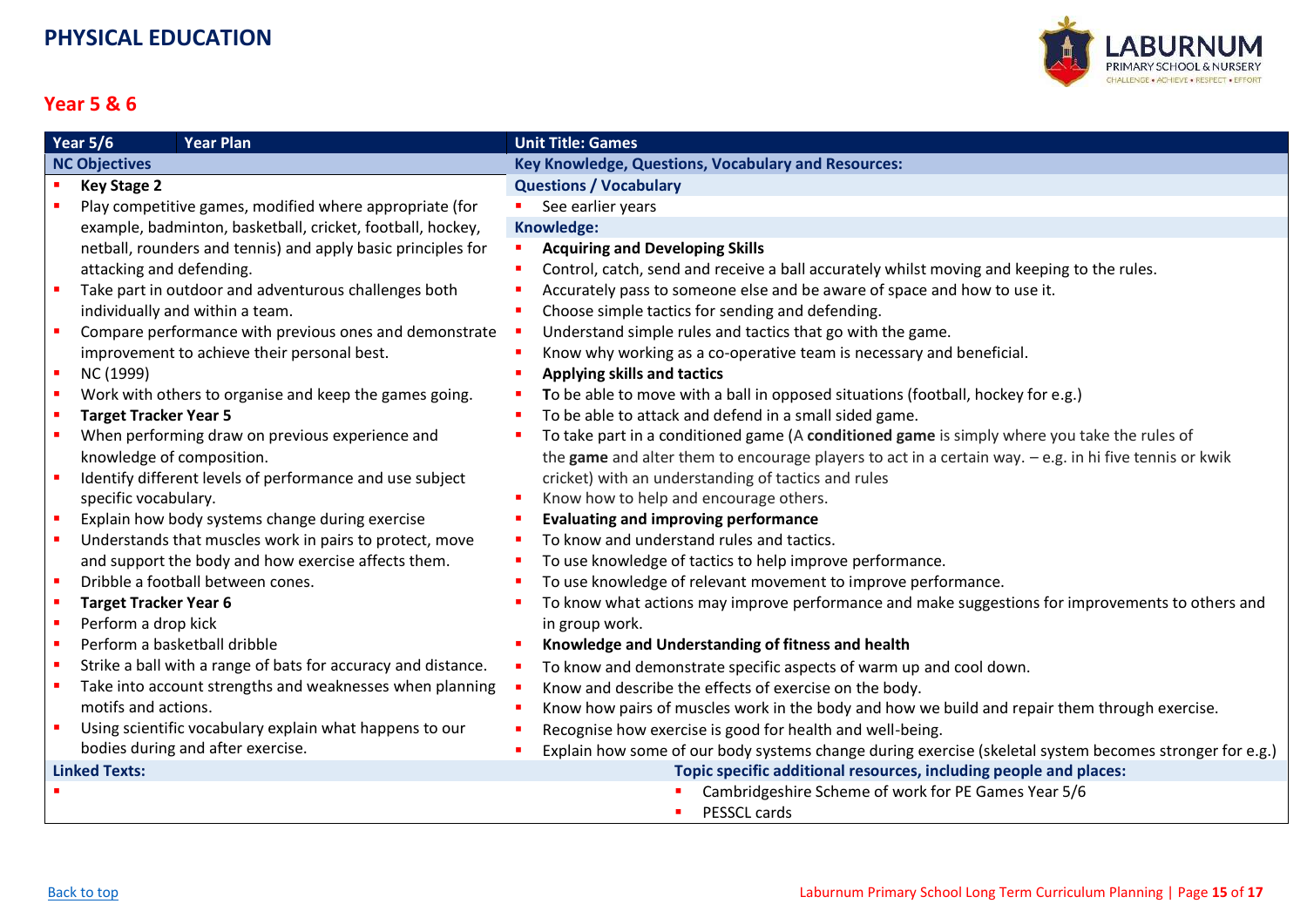

#### **Year 5 & 6**

<span id="page-15-0"></span>

| Year $5/6$<br><b>Year Plan</b> |                                           | <b>Unit Title: Gymnastics</b>                                                                                         |
|--------------------------------|-------------------------------------------|-----------------------------------------------------------------------------------------------------------------------|
| <b>NC Objectives</b>           |                                           | <b>Key Knowledge, Questions, Vocabulary and Resources:</b>                                                            |
|                                | <b>Key Stage 2</b>                        | <b>Questions / Vocabulary</b>                                                                                         |
|                                | Develop flexibility, strength, technique, | See previous years                                                                                                    |
|                                | control and balance through gymnastics.   | Knowledge:                                                                                                            |
| $\blacksquare$                 | Develop agility and co-ordination.        | <b>Acquiring and Developing Skills</b>                                                                                |
|                                | Compare performance with previous         | Copy, remember and repeat gymnastic actions with control co -ordination quality and clarity.<br>п                     |
|                                | ones and demonstrate improvement to       | <b>Applying skills and tactics</b><br>×                                                                               |
|                                | achieve their personal best.              | Remember and explore increasingly complex gymnastic actions with some control co-ordination quality and clarity.<br>п |
| $\overline{\phantom{a}}$       | <b>Target Tracker Year 5</b>              | To select and link appropriate and more complex gymnastic actions fluently into individual pair and group sequences.  |
|                                | When performing draw on previous          | To know how to link movements together fluently.<br>г                                                                 |
|                                | experience and knowledge of               | To apply a variety of compositional ideas.                                                                            |
|                                | composition.                              | <b>Evaluating and improving performance</b>                                                                           |
|                                | Identify different levels of performance  | To know, identify and act upon criteria that will modify and improve gymnastics actions and sequences.                |
|                                | and use subject specific vocabulary.      | To know what actions will improve actions and make suggestions for improvements to others and in group work.          |
|                                | Explain how body systems change during    | Knowledge and Understanding of fitness and health                                                                     |
|                                | exercise                                  | To know and demonstrate specific aspects of warm up and cool down.<br>п                                               |
|                                | Understands that muscles work in pairs    | Know and describe the effects of exercise on the body.<br>п                                                           |
|                                | to protect, move and support the body     | Know how pairs of muscles work in the body and how we build and repair them through exercise.<br>٠                    |
|                                | and how exercise affects them.            | Explain how some of our body systems change during exercise. (skeletal system becomes stronger for e.g.)              |
| $\blacksquare$                 | <b>Target Tracker Year 6</b>              |                                                                                                                       |
|                                | Take into account strengths and           |                                                                                                                       |
|                                | weaknesses when planning motifs and       |                                                                                                                       |
|                                | actions.                                  |                                                                                                                       |
|                                | Using scientific vocabulary explain what  |                                                                                                                       |
|                                | happens to our bodies during and after    |                                                                                                                       |
|                                | exercise.                                 |                                                                                                                       |
|                                | <b>Linked Texts:</b>                      | Topic specific additional resources, including people and places:                                                     |
|                                |                                           | Cambridgeshire Scheme of work for PE Gym Year 5/6                                                                     |
|                                |                                           | PESSCL cards                                                                                                          |